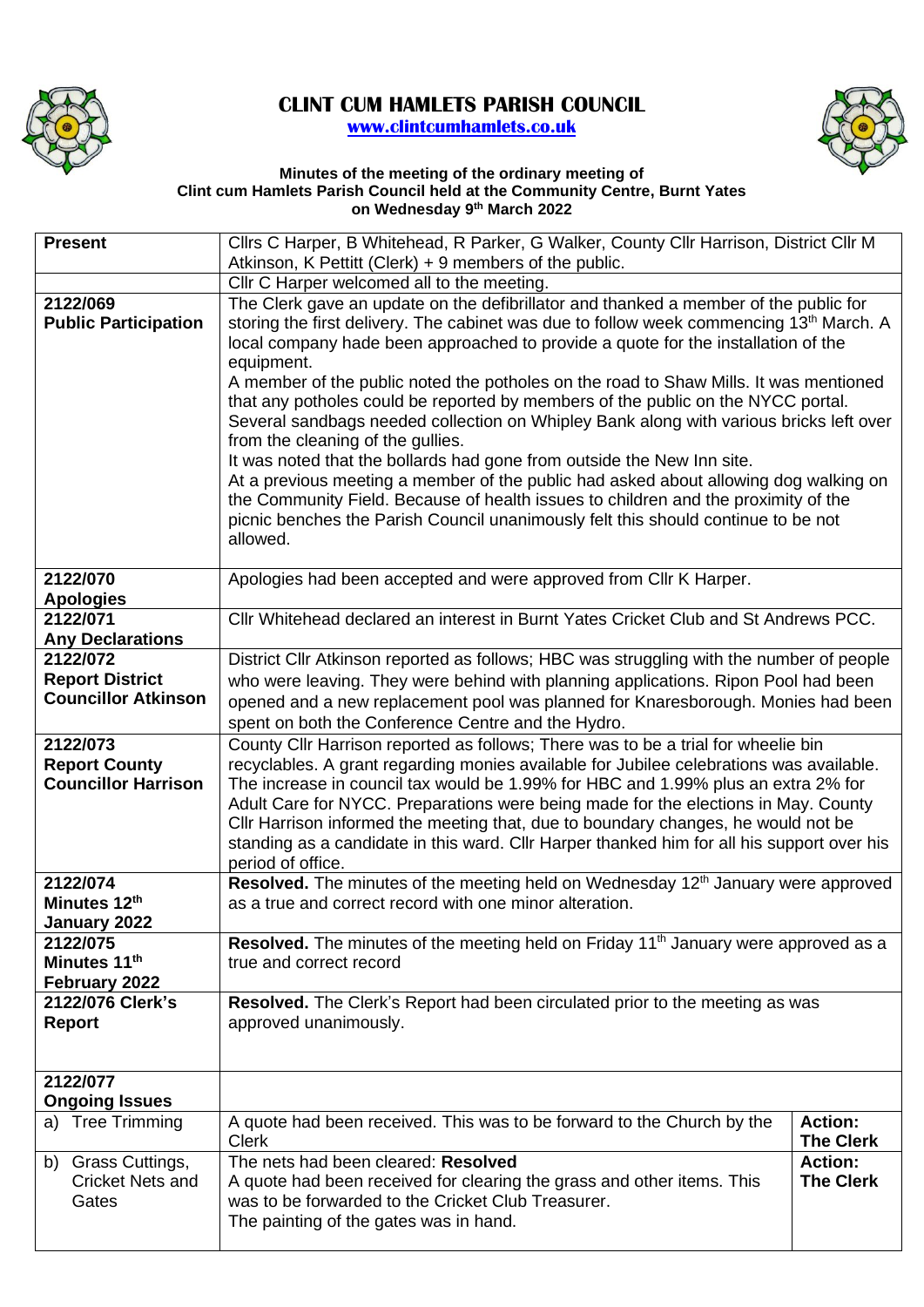| C)    | <b>Notice Board</b>             | It was agreed that the quote from Adbell was accepted, and the Clerk                                                                              | <b>Action:</b><br>The Clerk / |
|-------|---------------------------------|---------------------------------------------------------------------------------------------------------------------------------------------------|-------------------------------|
|       |                                 | was to ask them if the notice board could come in green. If not black<br>would suffice. Cllr C Harper would be the contact for installation.      | <b>CIIr C</b>                 |
|       |                                 |                                                                                                                                                   | <b>Harper</b>                 |
|       | d) Tarmac on                    | The Clerk had been in touch with Yorkshire Water and the repairs had                                                                              | <b>Resolved</b>               |
|       | Springfield                     | been carried out.                                                                                                                                 |                               |
|       | Footpath                        |                                                                                                                                                   |                               |
|       | e) Update on Phone              | Cllr Harper had arranged for shelving to be fitted once window leaks had                                                                          | C/F                           |
|       | Box                             | been sealed.                                                                                                                                      |                               |
| $f$ ) | <b>Potential PC</b>             | Cllr Harper had spoken to the Poor Land Committee. All was satisfactory.                                                                          | <b>Resolved</b>               |
|       | responsibility for<br>Poor Land |                                                                                                                                                   |                               |
|       | Committee                       |                                                                                                                                                   |                               |
|       | g) Potential fee                | Cllr Harper had attended a meeting at the school. The PC should be                                                                                | C/F                           |
|       | payable to school               | paying £1 per annum. They would let us know how much we owed.                                                                                     |                               |
|       | for bus shelter                 |                                                                                                                                                   |                               |
|       | 2122/078                        |                                                                                                                                                   |                               |
|       | a) Blocked drain                | This had been flushed out.                                                                                                                        | <b>Resolved</b>               |
|       | outside Station                 |                                                                                                                                                   |                               |
|       | House                           |                                                                                                                                                   |                               |
|       | b) Speeding Traffic             | Cllr Walker had contacted the police but had nothing further to report.                                                                           | C/F                           |
|       | and Speed<br>Protocol           |                                                                                                                                                   |                               |
| C)    | Clearing of                     | This was still outstanding. The Clerk was to take this up with Area 6.                                                                            | <b>Action:</b>                |
|       | footpaths from                  |                                                                                                                                                   | <b>The Clerk</b>              |
|       | Scarah Bank                     |                                                                                                                                                   |                               |
|       | Cottages                        |                                                                                                                                                   |                               |
|       | 2122/079                        |                                                                                                                                                   |                               |
|       | <b>Financial Matters</b>        |                                                                                                                                                   | <b>Resolved</b>               |
|       | a) Bank<br>Reconciliation and   | The Clerk had circulated a report previously. The balance in hand at the<br>bank after considering cheques to be signed was £9,668.81. The budget |                               |
|       | budget                          | comparison was satisfactory.                                                                                                                      |                               |
|       | comparison YTD                  | Resolved: The RFO's report was accepted.                                                                                                          |                               |
|       | b) Schedule of                  | Resolved. The following payments were agreed.                                                                                                     | <b>Resolved</b>               |
|       | Payments                        | Clerk's Salary Q4 £436.80                                                                                                                         |                               |
|       |                                 | <b>HMRC £109.20</b>                                                                                                                               |                               |
|       |                                 | Clerk's Expenses £34.16                                                                                                                           |                               |
|       |                                 | J Cartlidge (Mole Catcher) £70.00<br>G Walker (Repairs) £64.64                                                                                    |                               |
|       |                                 | WEL Medical (Defibrillator) £900.00                                                                                                               |                               |
|       |                                 | Bay Horse Centre (Meeting Room) £84.00                                                                                                            |                               |
|       | c) Appointment of               | Resolved. The Auditor for FY21/22 was appointed.                                                                                                  | <b>Resolved</b>               |
|       | <b>Internal Auditor</b>         |                                                                                                                                                   |                               |
|       | 2122/080 Planning               |                                                                                                                                                   |                               |
|       | <b>Matters</b>                  |                                                                                                                                                   | <b>Action:</b>                |
|       | a) Planning<br>Spreadsheet      | This had been circulated prior to the meeting and was unanimously<br>accepted. The Clerk was asked to look into why the PC had not received       | <b>The Clerk</b>              |
|       |                                 | any notification for the development at Clint Bank Business Park.                                                                                 |                               |
|       | b) Application                  | Resolved. Demolition of rear extension and erection of single storey rear                                                                         | <b>Resolved</b>               |
|       | 6.74.50.B.Ful                   | / side extension and alterations of fenestration at Meadowside, Station                                                                           |                               |
|       |                                 | Lane, Hampsthwaite. This application was approved.                                                                                                |                               |
| C)    | TPO 10/2022                     | <b>Resolved.</b> The TPO at 5 Oak Garth was noted.                                                                                                | <b>Resolved</b>               |
|       | 22122/081 Repairs/              | Owing to the repairs needed the play area had been closed. It was                                                                                 | C/F                           |
|       | <b>Replacement of Play</b>      | agreed to look at what grants were available for new equipment. Carried                                                                           |                               |
|       | Area equipment                  | forward.                                                                                                                                          |                               |
|       | 2122/082                        |                                                                                                                                                   |                               |
|       | Correspondence                  |                                                                                                                                                   |                               |
|       | a) Parish Council               | The Clerk reported that he had posted Election notifications on the notice                                                                        | <b>Resolved</b>               |
|       | Election<br><b>Documents</b>    | boards and the website. He also handed out the necessary                                                                                          |                               |
|       |                                 | documentation to those who were intending to stand in the elections.                                                                              |                               |